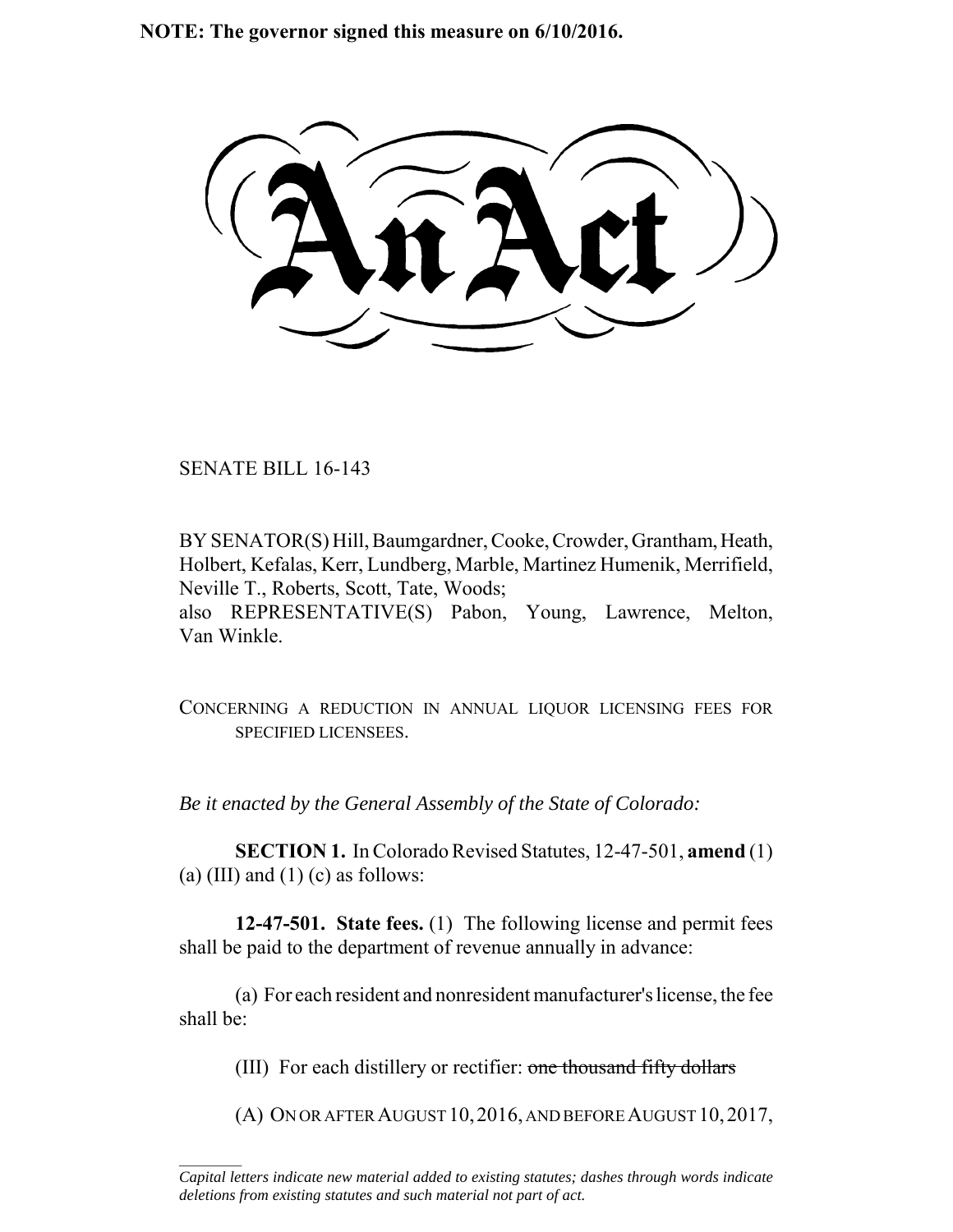## SIX HUNDRED SEVENTY-FIVE DOLLARS; AND

(B) ON OR AFTER AUGUST 10, 2017, THREE HUNDRED DOLLARS;

(c) For each wholesaler's liquor license: one thousand fifty dollars

(I) ON OR AFTER AUGUST 10, 2016, AND BEFORE AUGUST 10, 2017, EIGHT HUNDRED DOLLARS; AND

(II) ON OR AFTER AUGUST 10, 2017, FIVE HUNDRED FIFTY DOLLARS;

**SECTION 2. Act subject to petition - effective date.** This act takes effect at 12:01 a.m. on the day following the expiration of the ninety-day period after final adjournment of the general assembly (August 10, 2016, if adjournment sine die is on May 11, 2016); except that, if a referendum petition is filed pursuant to section 1 (3) of article V of the state constitution against this act or an item, section, or part of this act within such period, then the act, item, section, or part will not take effect unless